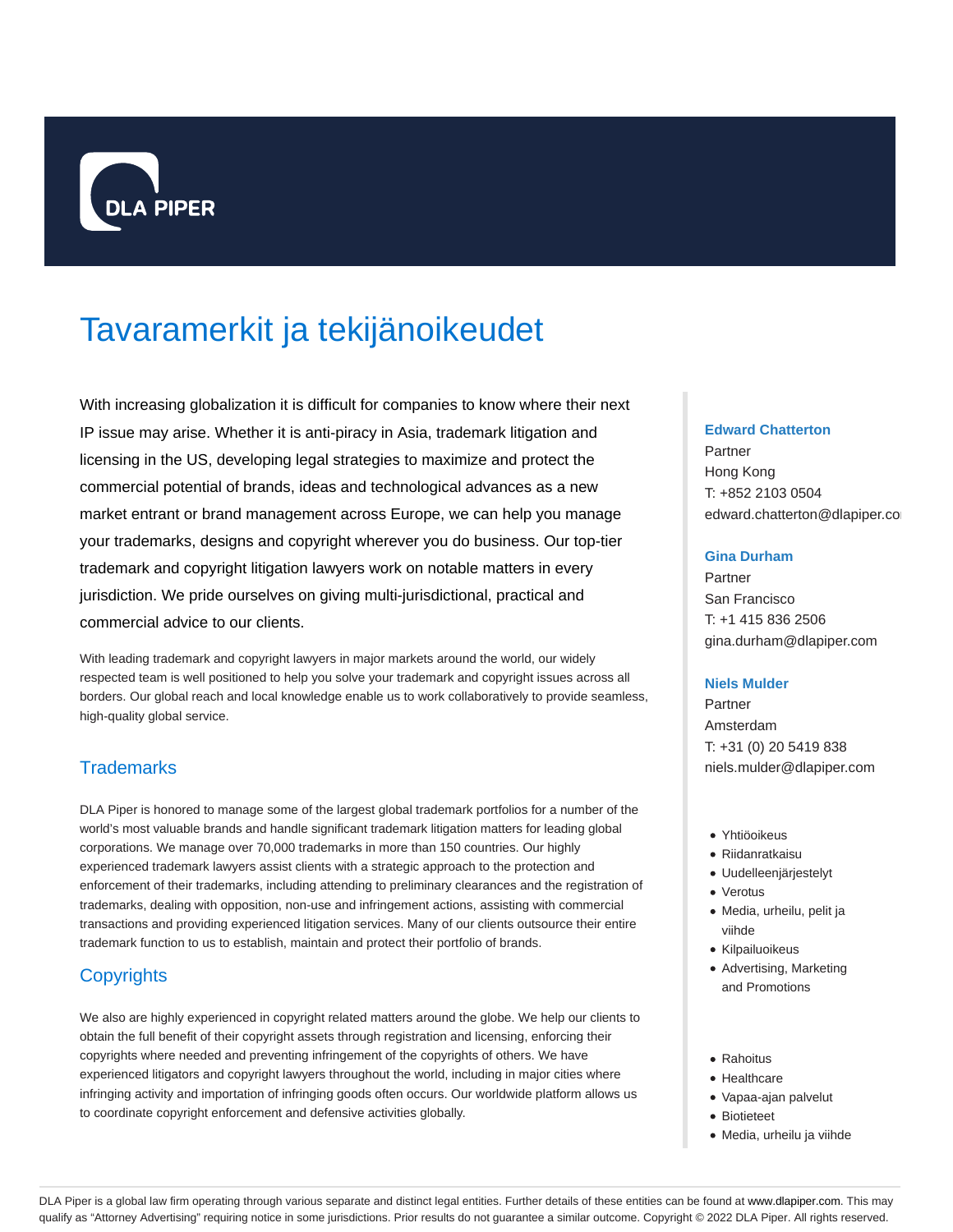# Advertising and Marketing Text and Marketing Text and Text and Text and Text and Text and Text and Text and Text and Text and Text and Text and Text and Text and Text and Text and Text and Text and Text and Text and Text a

We have extensive experience in advising on the rules and laws for advertising and marketing across

the globe. We provide top-tier legal support to advertising and marketing clients operating in a wide range of sectors as well as technology providers to that industry. Our clients turn to us for our ability to efficiently handle global campaigns and our deep experience in all facets of advertising, including sweepstakes and contest promotions, intellectual property counseling, data privacy, loyalty programs, crosspromotion and co-branding, pricing and distribution, sponsorships, product labelling and packaging, anti-spam legislation and review of advertising claims in all media. We are also there to assist and represent our clients in disputes, litigation and governmental investigations relating to advertising and marketing programs.

# **CAPABILITES**

- Global trademark portfolio management
- Trademark litigation
- Clearance and prosecution
- Brand protection strategies
- Licensing
- Anti-counterfeiting
- Internet/domain names
- Social media
- Advertising and promotion
- Copyright litigation

# EXPERIENCE

Providing trademark portfolio management and brand protection advice on a global basis to a leading global beauty manufacturer with nearly US\$11 billion in annual revenue and a portfolio of in excess of 40,000 marks.

Handling the trademark portfolio management for a leading global bank, including prosecution, opposition and enforcement. The Hong Kong office handles all pending oppositions and several trademark court cases, as well as routine trademark portfolio work.

Representing a leading manufacturer in multiple cross-border litigation cases concerning the sale of counterfeit products, including representation in the largest counterfeit case in Europe.

Handling all Intellectual Property matters including licensing, enforcement, prosecution and trademark portfolio management for one of the best-selling worldwide food brands. We represent the trademark portfolio in the United States and represent and advise them on transactions and enforcement actions with international implications.

Managing all phases of our multinational client's global trademark portfolio, including the registration, protection and enforcement of its brands, as well as handling its copyright, Internet, domain name, advertising and dilution matters in over 150 countries. Our docket of enforcement matters includes many dozens of disputes around the world.

Representing our film producer client, DLA Piper helped to show there was no indication of infringement on their screenplay which was claimed by other writers. The Court ruled in our favor and this was a novel means of clearing potential copyright claims prior to production.

# INSIGHTS

# **Publications**

**Protecting your IP in Russia: Best practices, action steps**

18 May 2022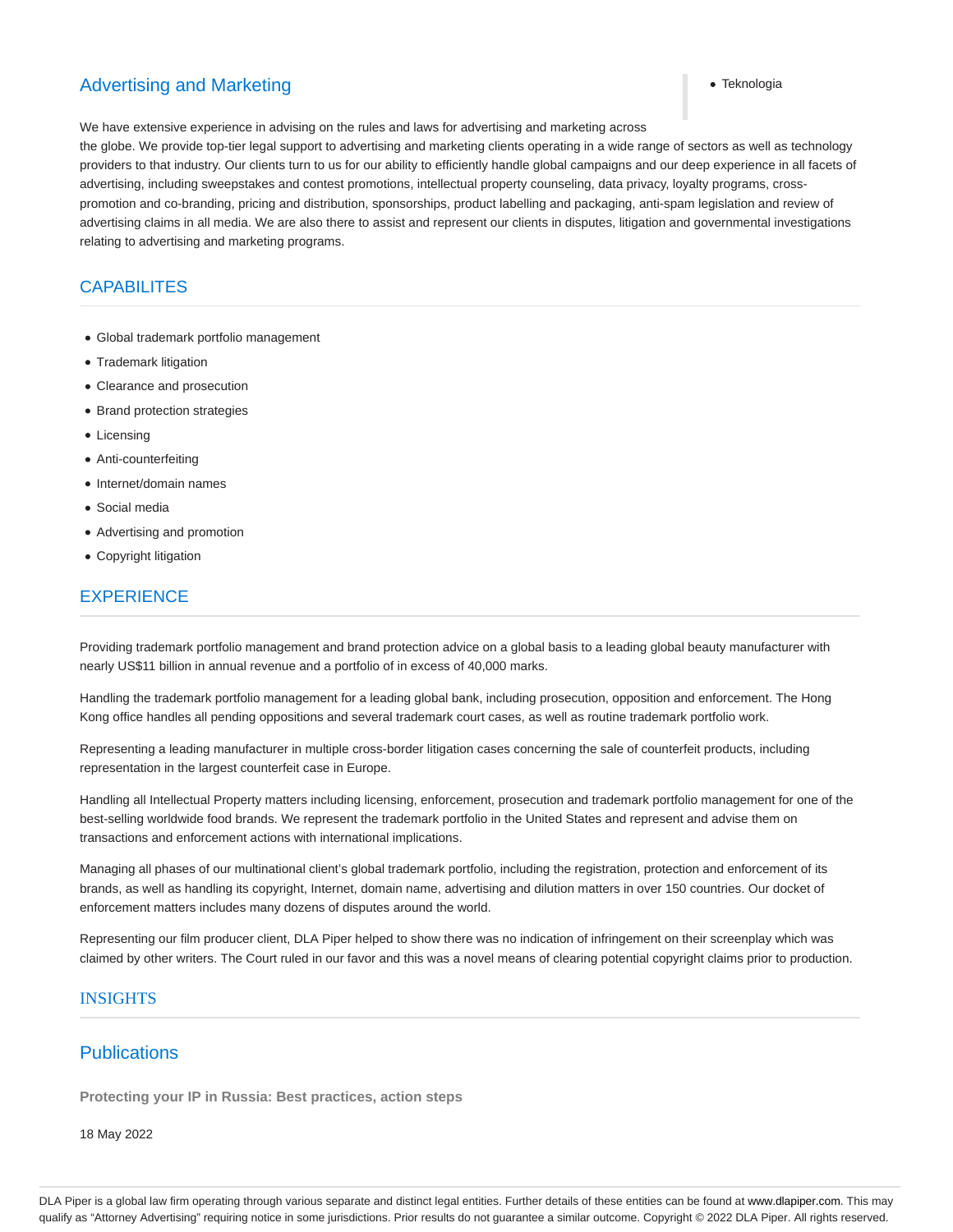# INTELLECTUAL PROPERTY AND TECHNOLOGY NEWS

US companies may take action in Russia to protect their IP rights, notwithstanding US economic and trade sanctions.

**Is the "transformative" use defense unfair?**

## 28 April 2022 INTELLECTUAL PROPERTY AND TECHNOLOGY NEWS

"Let's Go Crazy" is not simply a song by Prince, but, potentially, the theme song for the Supreme Court's willingness to explore the doctrine of copyright fair use.

**Protecting your therapeutic assets: The value of method of use patent claims**

## 31 March 2022 INTELLECTUAL PROPERTY AND TECHNOLOGY NEWS

MOU claims can offer robust protection throughout a small molecule's life cycle, from approval to the entry of a generic competitor.

**Enter the metaverse: Seeking patent protection for metaverse innovations**

### 28 February 2022 INTELLECTUAL PROPERTY AND TECHNOLOGY NEWS

Numerous companies are developing innovations for use in the metaverse, forging ahead with patent filings to protect this intellectual property.

**When not to use the UDRP against domain name pirates**

### 27 January 2022 INTELLECTUAL PROPERTY AND TECHNOLOGY NEWS

"Did any of you gentlemen want to have it out with ME?" Long John Silver, Treasure Island

**Mark it: 4 big trademark, copyright and advertising trends we are watching for 2022**

4 January 2022 The significance of these trends will only grow in the coming months.

**Non-fungible tokens: What are the legal risks?**

18 October 2021

The market for Non-Fungible Tokens (NFTs) has boomed over the past year. Businesses and asset owners have been creating and selling NFTs representing a range of assets, whether digital or physical, including internet memes, digital images, event tickets and memorabilia.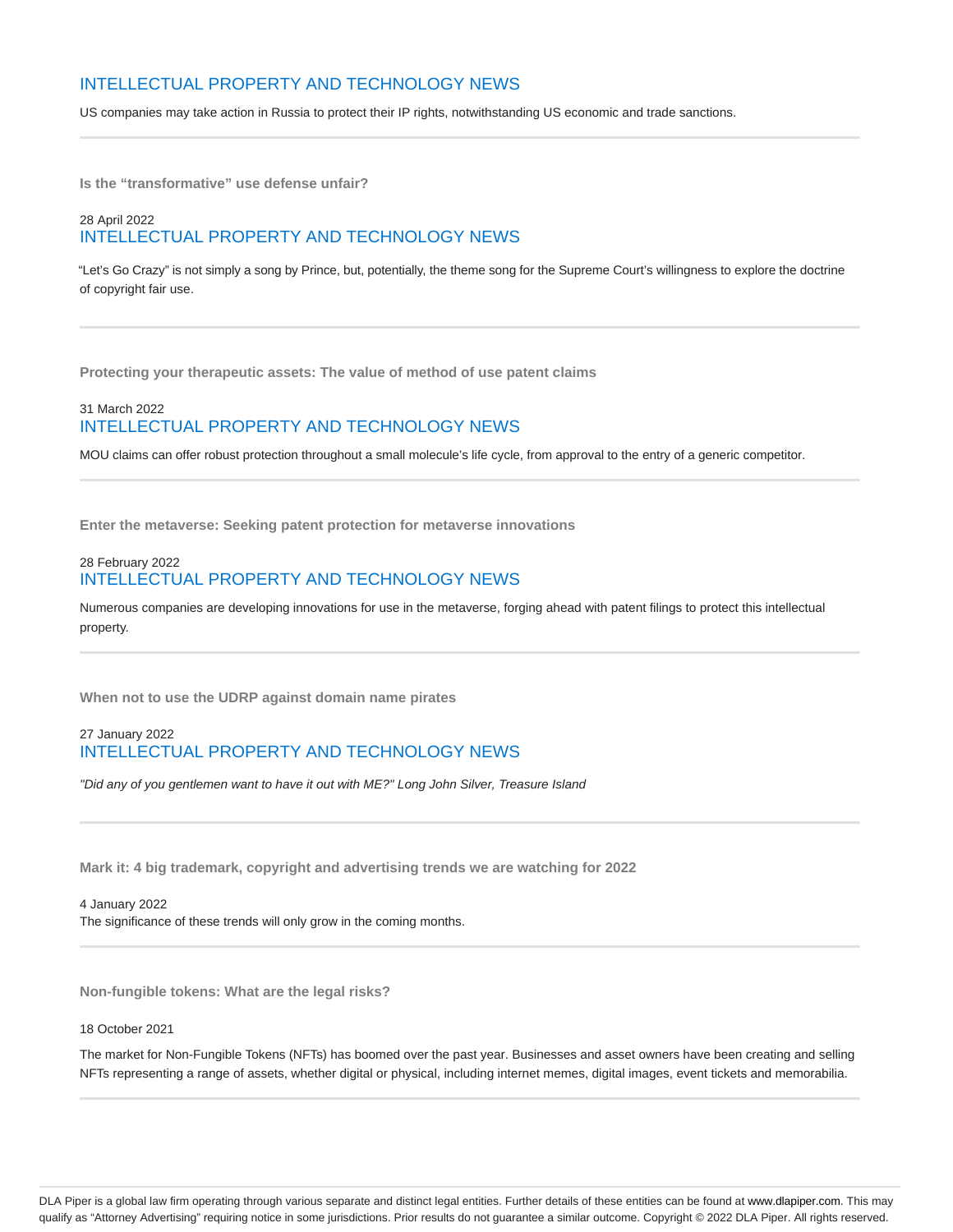**Defending trademarks from non-use cancellations: Strategies for OEM manufacturers in China**

### September 2021

For many companies, China is an essential piece of their business, but they may never sell a single product to a Chinese company or consumer. Those businesses must answer the tricky question of how to protect their brand in a country where consumers never see it.

**Blockchain and Digital Assets News and Trends**

### 23 August 2021 BLOCKCHAIN AND DIGITAL ASSETS NEWS AND TRENDS

New information reporting requirements for cryptocurrency transactions; CFPB involvement in cryptocurrency oversight; NCUA seeks comments on use of DLT and DeFi by credit unions.

**Blockchain and Digital Assets News and Trends**

## 19 July 2021 BLOCKCHAIN AND DIGITAL ASSETS NEWS AND TRENDS

IRS says tax-deferred like-kind exchange is not available for cryptocurrency trades; copyright issues plague NFTs; crypto venture investments continue to accelerate.

**Expedited examination now available for Canadian trademark applications**

### 18 May 2021

Trademark applications are generally examined in the order they are received by the Canadian Intellectual Property Office ("CIPO"). The rationale being that examining an application out of order creates a favourable position for one applicant at the expense of other applicants.

**Latest regulatory changes reduce burden for software and technology companies under US export controls**

#### 6 April 2021

Revisions to the US Export Administration Regulations implement changes to Export Controls for Conventional Arms and Dual-Use Goods and Technologies.

**The Lanham Act's makeover – Congress gives new clarity and tools to trademark owners and applicants**

### 30 March 2021

The Trademark Modernization Act of 2020 gives new certainty for litigants and new tools for challenging current registrations.

**Mark it: A look back at 2020 trademark, copyright and media news**

6 January 2021 Some of our most popular guidance.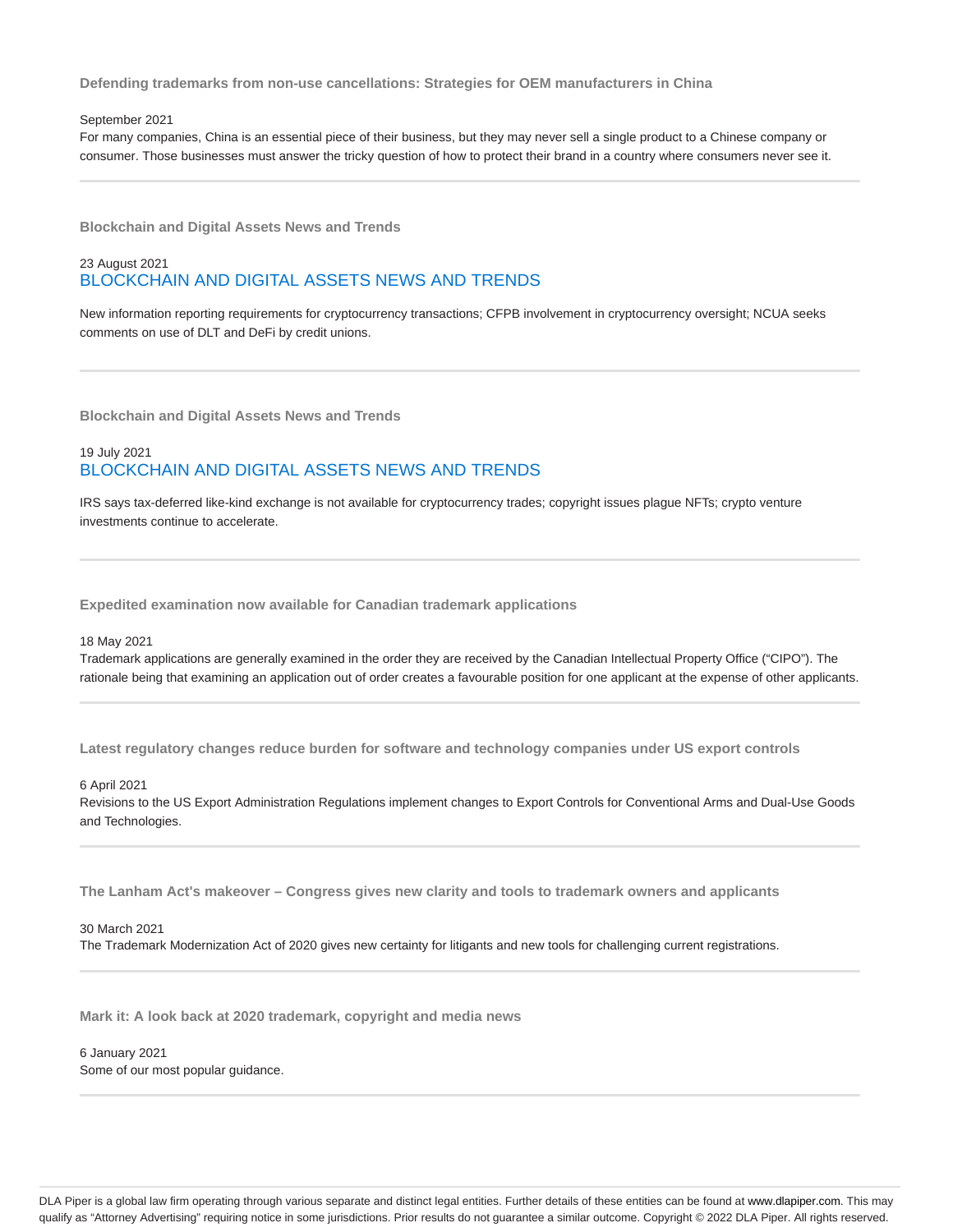**Substantial similarity in copyright: It matters where you sue**

### 22 December 2020

Two circuits do not always interpret copyright law the same way.

**Supreme Court Corner**

22 December 2020

A quick look at two cases.

**Who's responsible for content posted on the Internet? Section 230, explained**

22 December 2020 What the law does, what people are saying it should do, and what might happen next.

**Coronavirus Resource Center: Our global repository of insights and events**

30 September 2020

A central repository for our reports and commentary on the legal and regulatory concerns arising from the pandemic.

**Supreme Court Corner**

30 September 2020

A quick look at two cases - USPTO v. Booking.com and American Axle & Manufacturing v. Neapco Holdings.

**The US-Mexico-Canada Agreement: A summary of changes in Mexico's laws**

6 August 2020 Mexico makes sweeping changes to an array of laws.

**Law à la Mode: Beauty Trends: 5 Key Beauty M&A deals; Street art and fashion; Word from the industry's mouth; The rise in innovative retail services; and more**

### 20 MAY 2019 LAW À LA MODE

The Moroccan editorial team is delighted to bring you the 28th edition of Law à la Mode, the legal magazine produced by DLA Piper's Consumer Goods & Retail Sector Group for clients and contacts of the firm worldwide.

**Law à la Mode: Word of the industry's mouth; Enforcement of IP rights through Ukrainian customs register; E-commerce in Poland; The development of artificial intelligence in the fashion industry; and more**

26 NOV 2018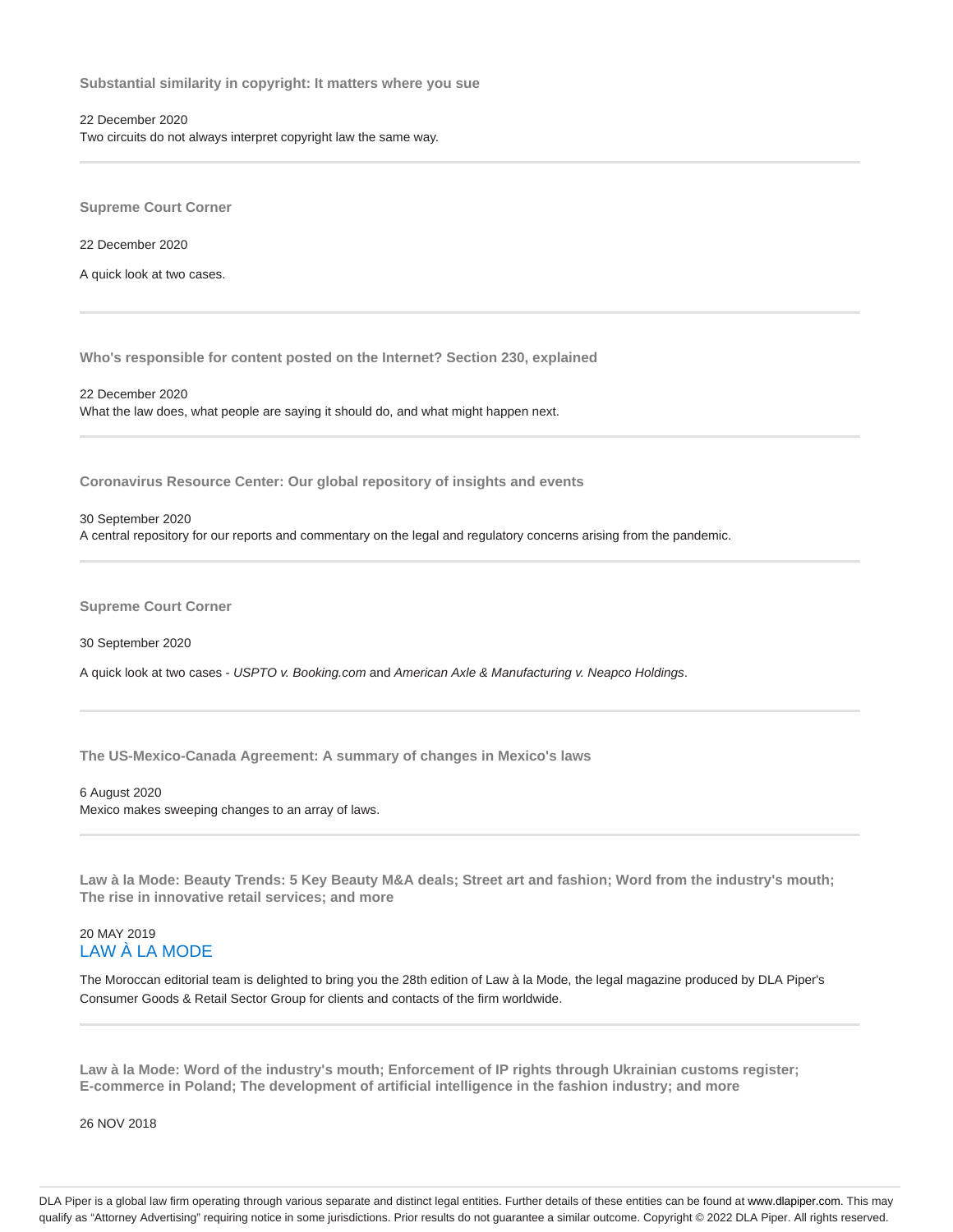# LAW À LA MODE

The US editorial team is delighted to bring you the 27th edition of Law à la Mode, the legal magazine produced by DLA Piper's Retail Sector Group for clients and contacts of the firm worldwide.

**Law à la Mode: Social Media Influencers & Effective Disclosures, IP and E-Commerce: Your basic checklist, Longchamp's Handbag Copyright Saga, IP Protection of Fashion Shows in Italy and more**

# 21 MAY 2018 LAW À LA MODE

The UK editorial team is delighted to bring you this special edition of Law à la Mode, produced by DLA Piper's Retail Sector group for distribution to clients and contacts of the firm worldwide and marking the 140th Annual Meeting of INTA in Seattle.

**Law à la Mode: Social Media Influencers & Effective Disclosures, IP and E-Commerce: Your basic checklist, Longchamp's Handbag Copyright Saga, IP Protection of Fashion Shows in Italy and more**

# 21 MAY 2018 LAW À LA MODE

The UK editorial team is delighted to bring you this special edition of Law à la Mode, produced by DLA Piper's Retail Sector group for distribution to clients and contacts of the firm worldwide and marking the 140th Annual Meeting of INTA in Seattle.

**Law à la Mode: Virtual Reality and Augmented Reality; Insta-worthy or Insta-infringement; E-commerce in Poland; Harnessing hidden advertising; and more**

# 20 DEC 2017 LAW À LA MODE

The Asia Pacific editorial team is delighted to bring you the 24th edition of Law à la Mode, the quarterly legal magazine published by DLA Piper's Retail Sector group for clients and contacts of the firm worldwide.

**Supreme Court Corner - Q4 2016**

20 DEC 2016

Two patent cases, two copyright cases

**Supreme Court Corner: Q3 2016**

26 SEP 2016

Does the Lanham Act's disparagement clause violate the First Amendment or is it impermissibly vague? And does the equitable defense of laches bar a claim for monetary remedies for patent infringement?

**Supreme Court Corner: Q4 2015**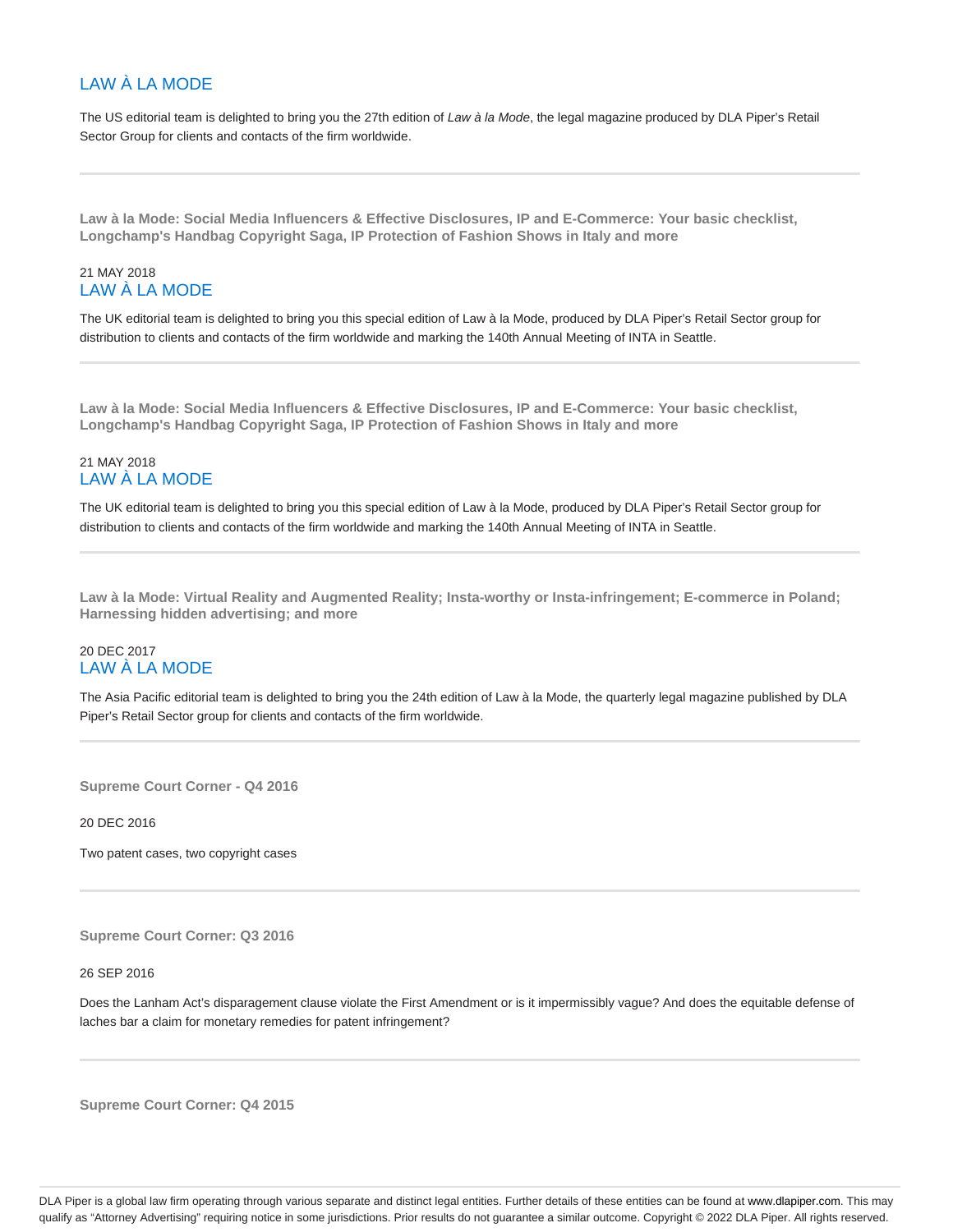#### 2 DEC 2015

A recent fair use decision, plus three significant cases to watch

**Supreme Court Corner: Q2 2015**

9 JUN 2015 Recent decisions and cases to watch

**Substitution allowed? State biosimilars laws are evolving**

10 SEP 2014 Biosimilar products have not yet reached the US market, but debates on the laws and regulations that will govern them have been raging for some time

**Supreme Court Corner - Q3 2014**

10 SEP 2014 A review of cases relevant to IPT decided or argued before the Court during Q3

**Surviving a trademark opposition challenge: do you have a true "intent-to-use"? 5 key tips**

10 SEP 2014 Two precedential decisions from the TTAB

**Celebrity endorsements on social media: 7 tips for navigating the right of publicity**

26 JUN 2014

How far can you leverage the names and images of celebrities when promoting your brand online?

**Intellectual Property and Technology News (United States) Issue 20, Q4 2013**

5 DEC 2013 INTELLECTUAL PROPERTY AND TECHNOLOGY NEWS

**Intellectual Property and Technology News (United States) Issue 19, Q3 2013**

4 SEP 2013 INTELLECTUAL PROPERTY AND TECHNOLOGY NEWS

**Intellectual Property and Technology News (United States)**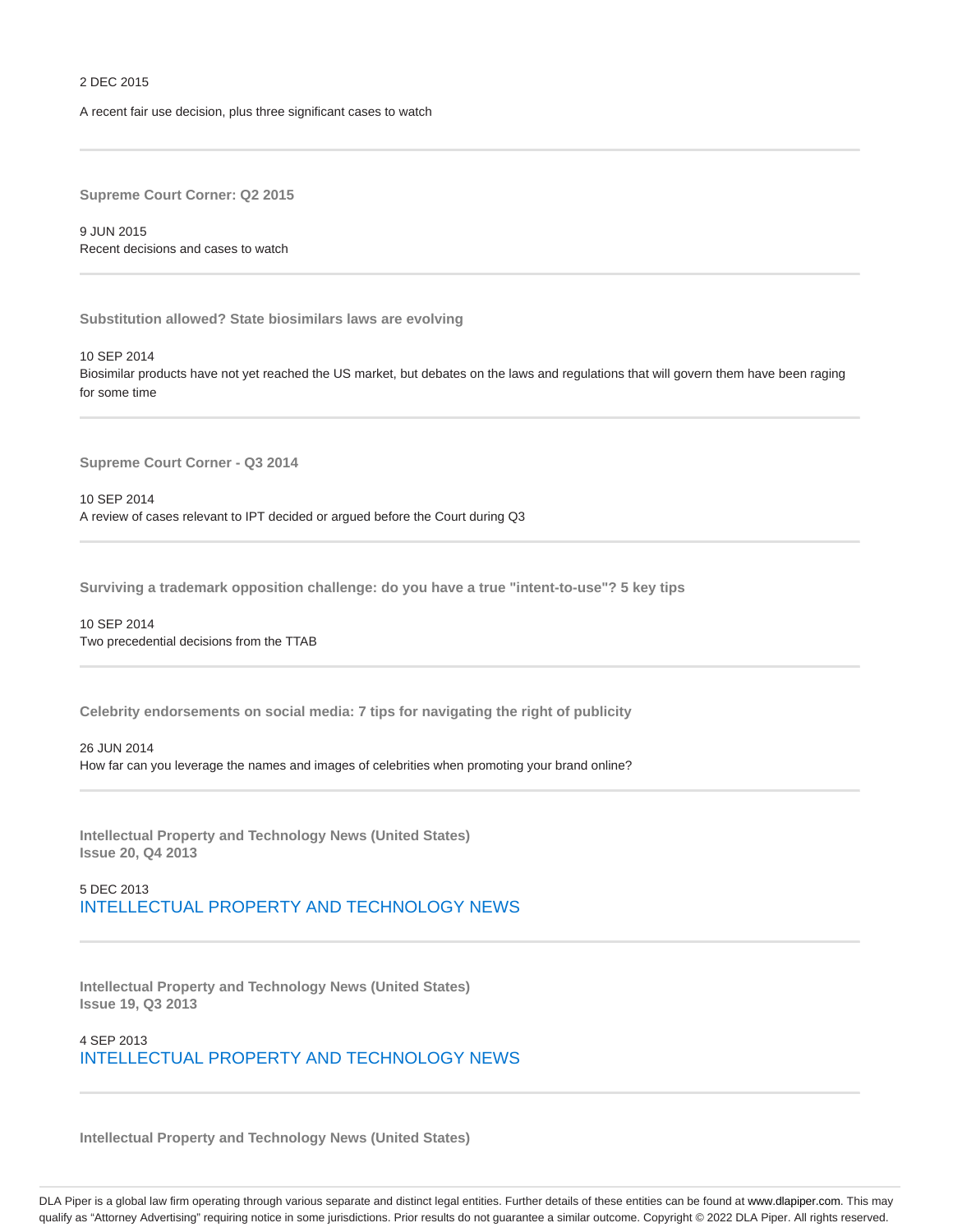# 4 JUN 2013 INTELLECTUAL PROPERTY AND TECHNOLOGY NEWS

**Intellectual Property and Technology News (United States) Issue 16, Q4 2012**

10 Dec 2012 INTELLECTUAL PROPERTY AND TECHNOLOGY NEWS

**Intellectual Property and Technology News (United States) Issue 15, Q3 2012**

5 Sep 2012 INTELLECTUAL PROPERTY AND TECHNOLOGY NEWS

**Intellectual Property and Technology News (United States) Issue 14, Q2 2012**

26 Jun 2012 INTELLECTUAL PROPERTY AND TECHNOLOGY NEWS

**Intellectual Property and Technology News (United States) Issue 13, Q1 2012**

30 Mar 2012 INTELLECTUAL PROPERTY AND TECHNOLOGY NEWS

**Intellectual Property and Technology News (United States) Issue 12, Q4 2011**

20 Dec 2011 INTELLECTUAL PROPERTY AND TECHNOLOGY NEWS

**Intellectual Property and Technology News (United States) Issue 11, Q3 2011**

12 Sep 2011 INTELLECTUAL PROPERTY AND TECHNOLOGY NEWS

**Intellectual Property and Technology News**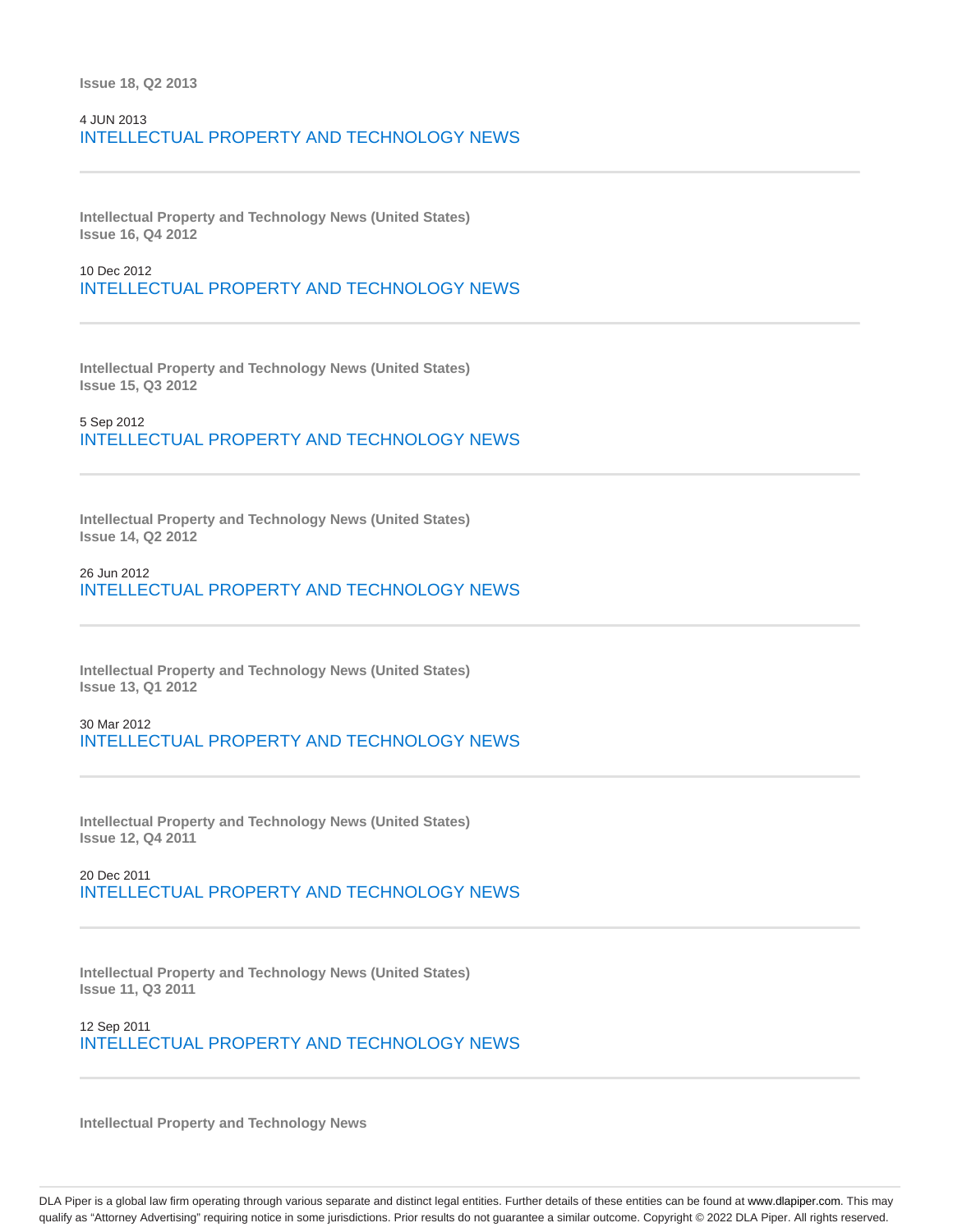**Issue 10, Q2 2011**

# 28 Jun 2011 INTELLECTUAL PROPERTY AND TECHNOLOGY NEWS

**Intellectual Property and Technology News Issue 9, Q1 2011**

22 Mar 2011 INTELLECTUAL PROPERTY AND TECHNOLOGY NEWS

**Intellectual Property and Technology News Issue 8, Q4 2010**

9 Dec 2010 INTELLECTUAL PROPERTY AND TECHNOLOGY NEWS

**Intellectual Property and Technology News Issue 7, Q3 2010**

6 Oct 2010 INTELLECTUAL PROPERTY AND TECHNOLOGY NEWS

**Intellectual Property and Technology News Issue 6, Q2 2010**

18 Jun 2010 INTELLECTUAL PROPERTY AND TECHNOLOGY NEWS

**Intellectual Property and Technology News Issue 5, Q1 2010**

10 Mar 2010 INTELLECTUAL PROPERTY AND TECHNOLOGY NEWS

**Intellectual Property and Technology News Issue 4, Q4 2009**

3 Dec 2009 INTELLECTUAL PROPERTY AND TECHNOLOGY NEWS

**Intellectual Property and Technology News**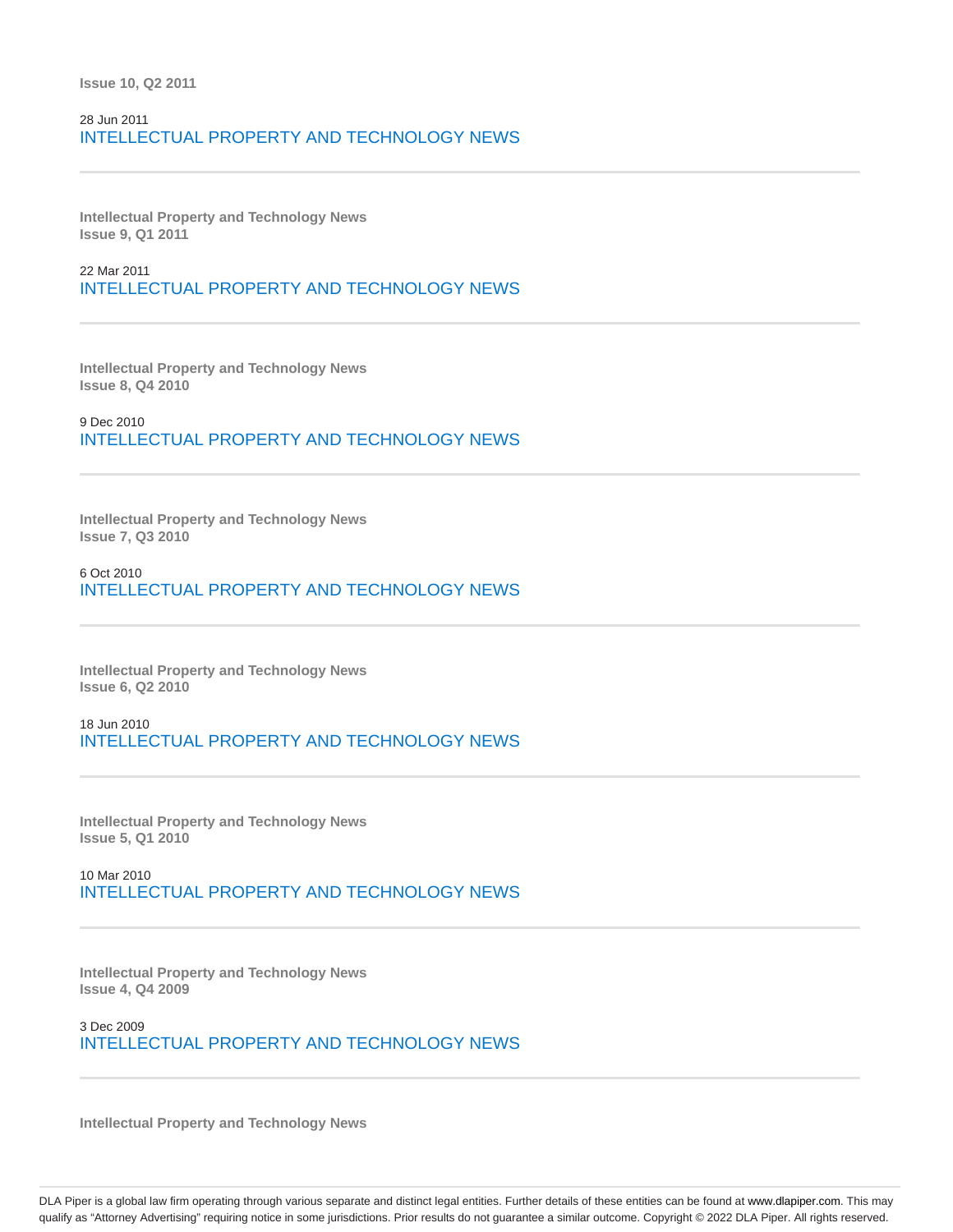### 11 Sep 2009 INTELLECTUAL PROPERTY AND TECHNOLOGY NEWS

**Intellectual Property and Technology News Issue 2, Q2 2009**

1 Jun 2009 INTELLECTUAL PROPERTY AND TECHNOLOGY NEWS

**Intellectual Property and Technology News Issue 1, Q1 2009**

17 Feb 2009 INTELLECTUAL PROPERTY AND TECHNOLOGY NEWS

**Law à la Mode: 10 tips when licensing a brand; a new provision for trademark parody; and more**

### 23 May 2016 LAW À LA MODE

The French editorial team is delighted to bring you this special edition of Law à la Mode, marking the 138th INTA Annual Meeting in Orlando.

**Ten tips for generating a life sciences brand name**

19 NOV 2015

The proliferation of brands, combined with the PR and financial consequences of a potential rebrand in the event of infringement, has made selecting a trademark trickier than ever. Christina Martini and Virginia Wolk Marino report.

**FTC updates Q&A on Endorsement Guides – changes affect all types of media and endorsement: 5 takeaways**

3 JUN 2015 The Endorsement Guides apply equally to all types of media and forms of endorsement

**The benefits and challenges of one of advertising's most valuable assets - the slogan**

#### 5 MAR 2014

**Intellectual Property and Technology News (United States) Issue 17, Q1 2013**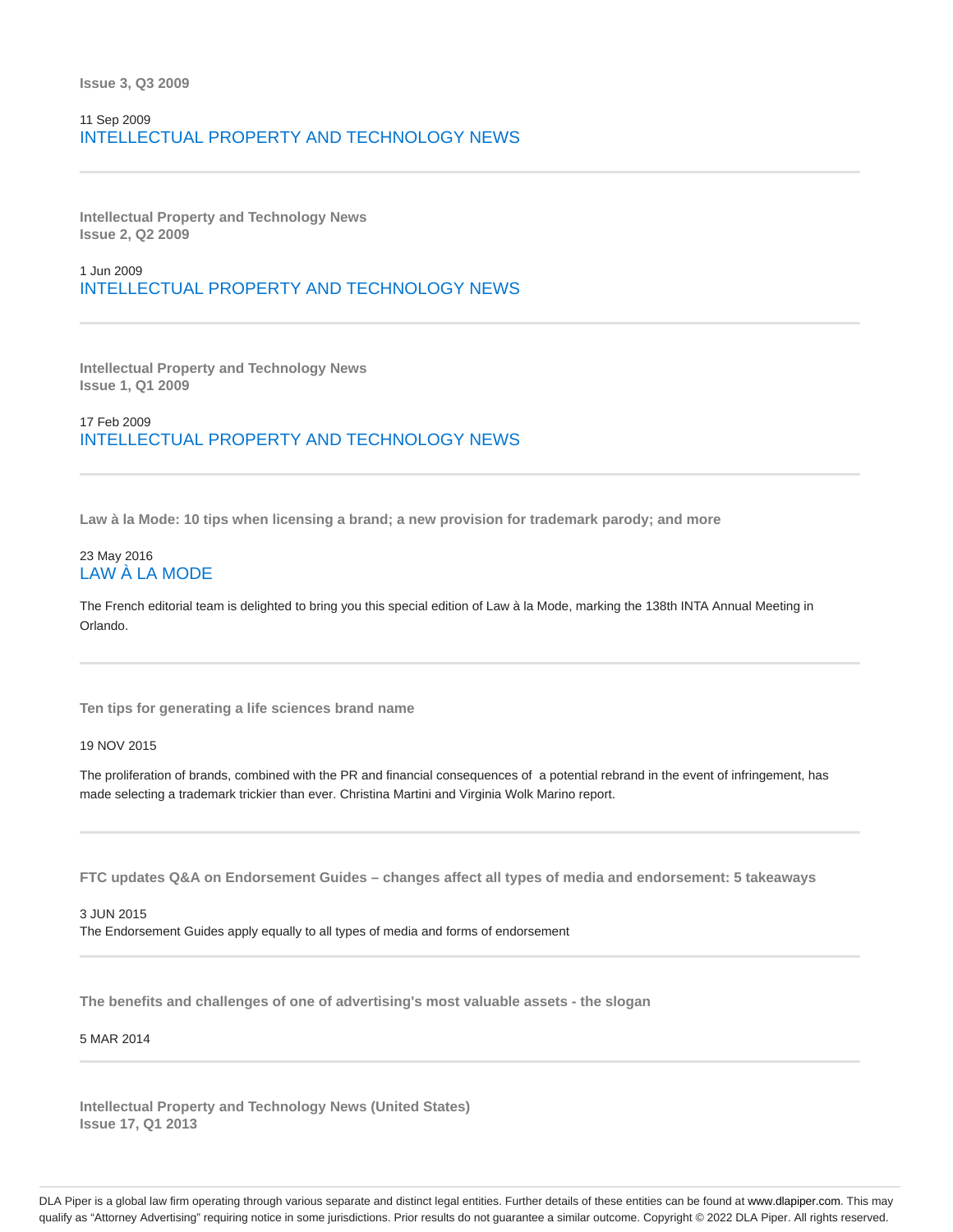**Trademark or certification mark? The standards body's dilemma**

### 10 Dec 2012

When standards bodies look to protect the marks associated with their standards, they are faced with a dilemma: should they use trademarks or certification marks? One may think the answer is obvious: "certification" seems to be what standards bodies do, and therefore a standards body should always use certification marks. But the obvious answer is not always the right one. Some standards bodies find that trademarks better fit their needs.

# **Events**

# **Previous**

**A fireside chat with Holly Etlin, Managing Director at AlixPartners: The current state of the retail industry**

27 April 2022 Consumer Goods and Retail speaker series **Webinar** 

**Mitigating your risk in a time of growing consumer protection enforcement and litigation**

23 March 2022 Consumer Goods and Retail speaker series **Webinar** 

**A fireside chat with Nicole Gates, Senior Corporate Counsel at Dr. Seuss Enterprises: Coming trends in consumer goods and retail**

16 December 2021 Consumer Goods and Retail speaker series Webinar

**US employment laws and updates**

17 November 2021 Consumer Goods and Retail speaker series **Webinar** 

**Trade dress and unconventional trademarks**

20 October 2021 | 2:00 - 3:00 ET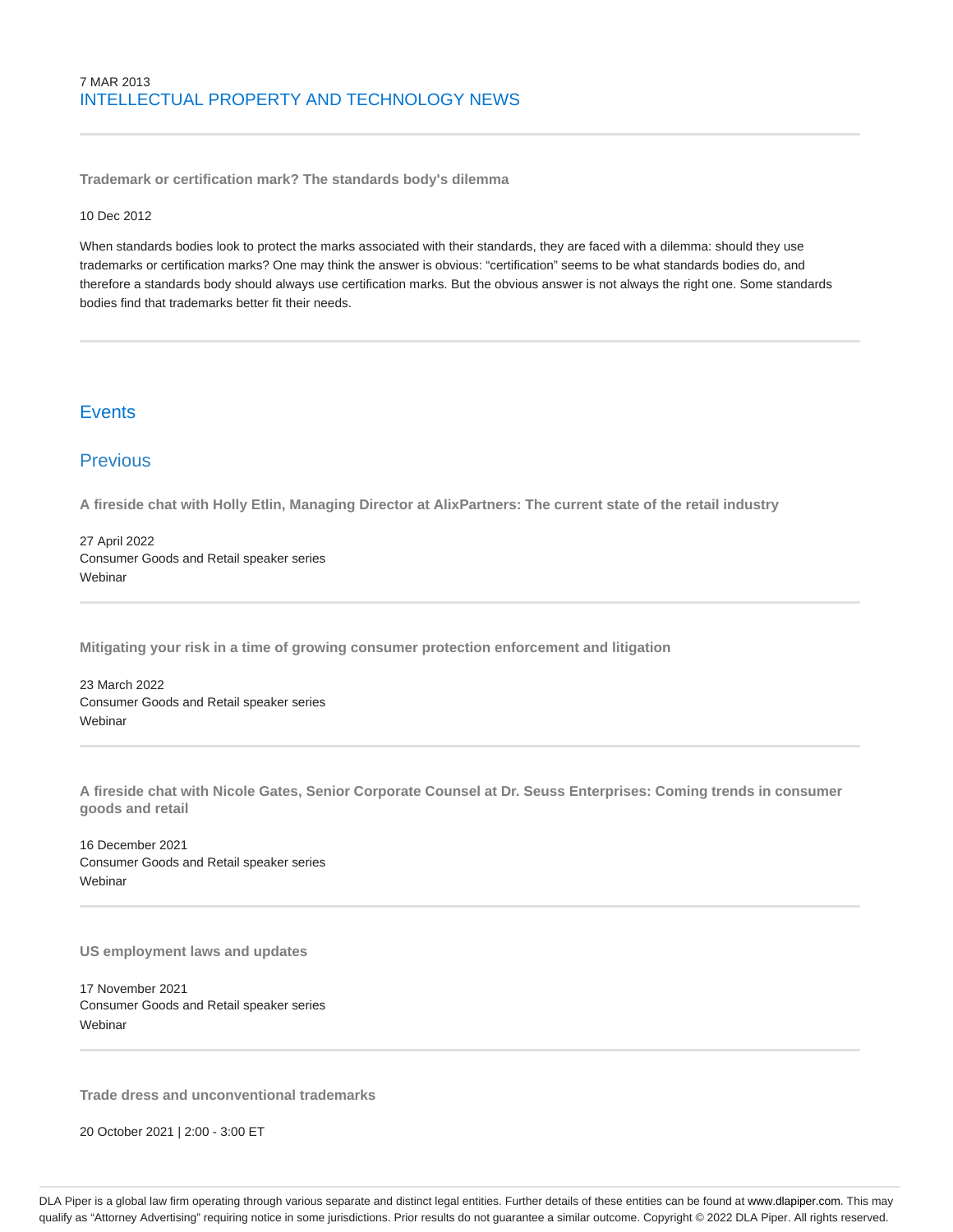Consumer Goods and Retail speaker series **Webinar** 

**False advertising 101**

15 September 2021 | 2:00 - 3:00 ET Consumer Goods and Retail speaker series **Webinar** 

**Trials in the time of COVID-19**

12 November 2020 | 3:00 - 4:00 p.m. ET **Webinar** 

**The implications of Brexit in the UK and the EU from a trademarks perspective**

7 October 2020 Webinar

### UUTISET

**DLA Piper lawyers and practices ranked in latest edition of The Legal 500**

15 June 2022

DLA Piper announced today that the firm received 52 firm rankings and 273 lawyers were featured in The Legal 500 United States 2022 guide.

**DLA Piper expands Intellectual Property and Technology group with the addition of J. Kevin Fee in Washington, DC**

16 May 2022

DLA Piper has added nationally regarded Intellectual Property and Technology partner J. Kevin Fee to its Washington, DC office. Fee will be part of the Trademark, Copyright & Media subgroup.

**The World's Leading Trademark Professionals recognizes 40 DLA Piper lawyers**

### 2 March 2022

DLA Piper continues to be widely recognized by World Trademark Review 1000: The World's Leading Trademark Professionals, which has named 40 DLA Piper lawyers to its 2022 list of top trademark professionals. The list of DLA Piper trademark experts includes 9 lawyers in multiple key United States jurisdictions, reflecting the practice's deep bench and strategic national reach. These individuals are **Ryan Compton, Andrew Deutsch, Gina Durham, Tamar Duvdevani, Ann Ford, Michael Geller, David Kramer, Keith Medansky** and **Thomas Zutic**. In addition to individual accolades, DLA Piper is ranked as a top national trademark firm with additional nods for the firm's Illinois and Washington, DC departments.